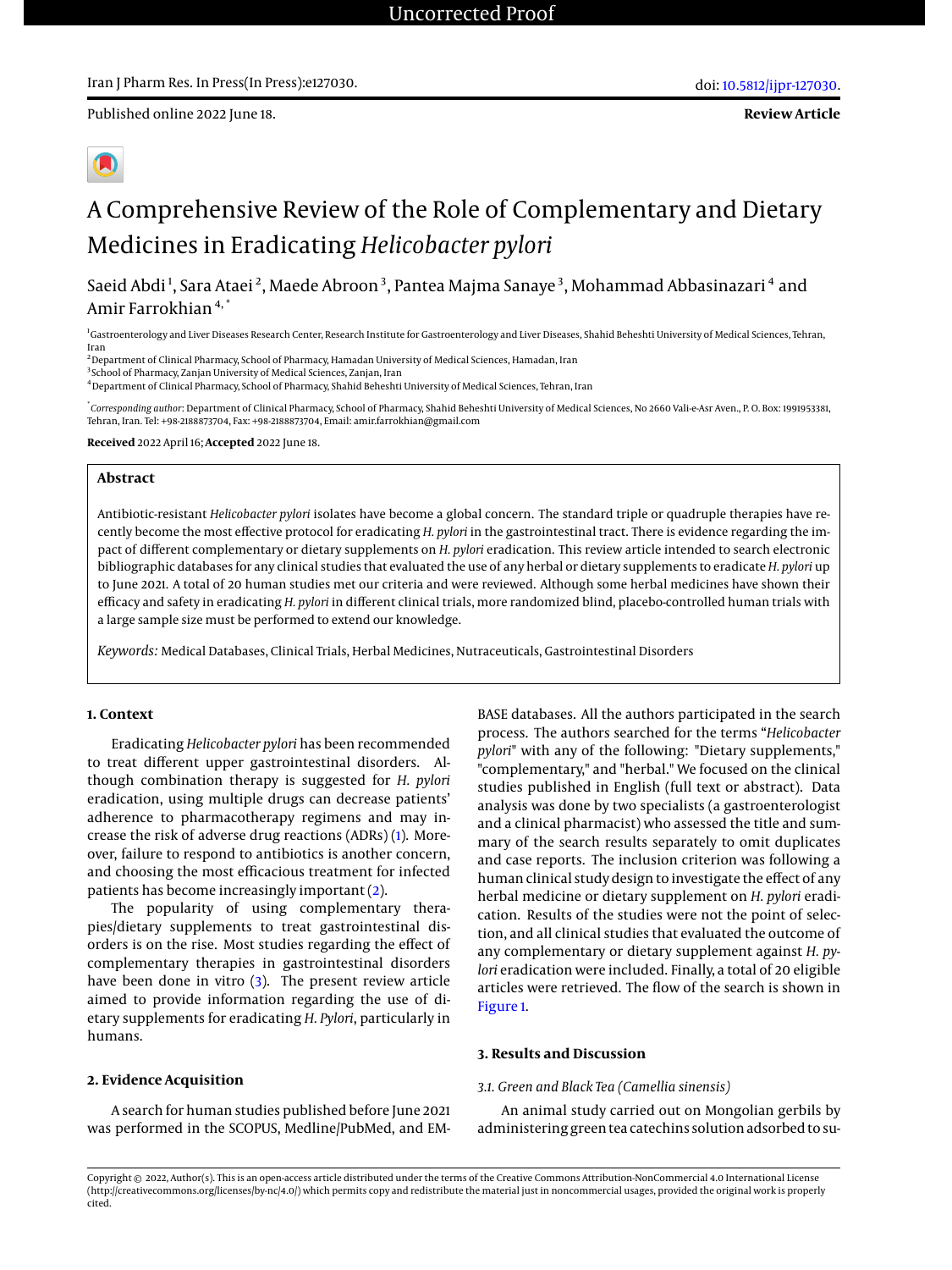### Uncorrected Proof



<span id="page-1-0"></span>

cralfate reported that the colony count of *H. pylori* was significantly reduced [\(4\)](#page-6-3). Another study compared a plate of *H. pylori* strains and green tea-embedded discs or control. After incubation, green tea-embedded showed the growth inhibition of *H. pylori*; moreover, the study showed that green tea administration could prevent gastric mucosal inflammation in animal models [\(5\)](#page-6-4). There is no published clinical trial regarding the effect of green/black tea on eradicating*H. pylori* in the medical literature. Boyanova et al. [\(6\)](#page-6-5) evaluated the impact of dietary habits on the *H. pylori* infection rate in 150 patients diagnosed with dyspepsia. They examined all the participants endoscopically and with the urea breath test (UBT). The infection rate was less (45.2%) in patients consuming green/black tea one day weekly than in other patients (64.8%). Logistic regression confirmed that green/black tea was correlated with a remarkably lower *H. pylori* positivity rate (OR, 0.45; 95% CI,  $0.21 - 0.95$ ).

#### *3.2. Black Cumin (Nigella sativa)*

Pharmacological studies, such as Ali et al. [\(7\)](#page-6-6), suggested different properties of *Nigella sativa* to have antiinflammatory, antioxidative, and antimicrobial effects. Several studies have mentioned that anti-*H. pylori* effects may be related to numerous ingredients such as thymoquinone, thymol, nigellidine, and carvacrol. The specific environment of the stomach causes the growth of *H. pylori*, and suppressing stomach acid and changing its pH cause *H. pylori* to leave the antrum and make it easier to be eradicated. *Nigella sativa* expresses a potent anti-secretory effect  $(7.9)$  $(7.9)$ .

There are two published articles about *N. sativa* administration against *H. pylori* in humans. Salem et al. [\(10\)](#page-6-8)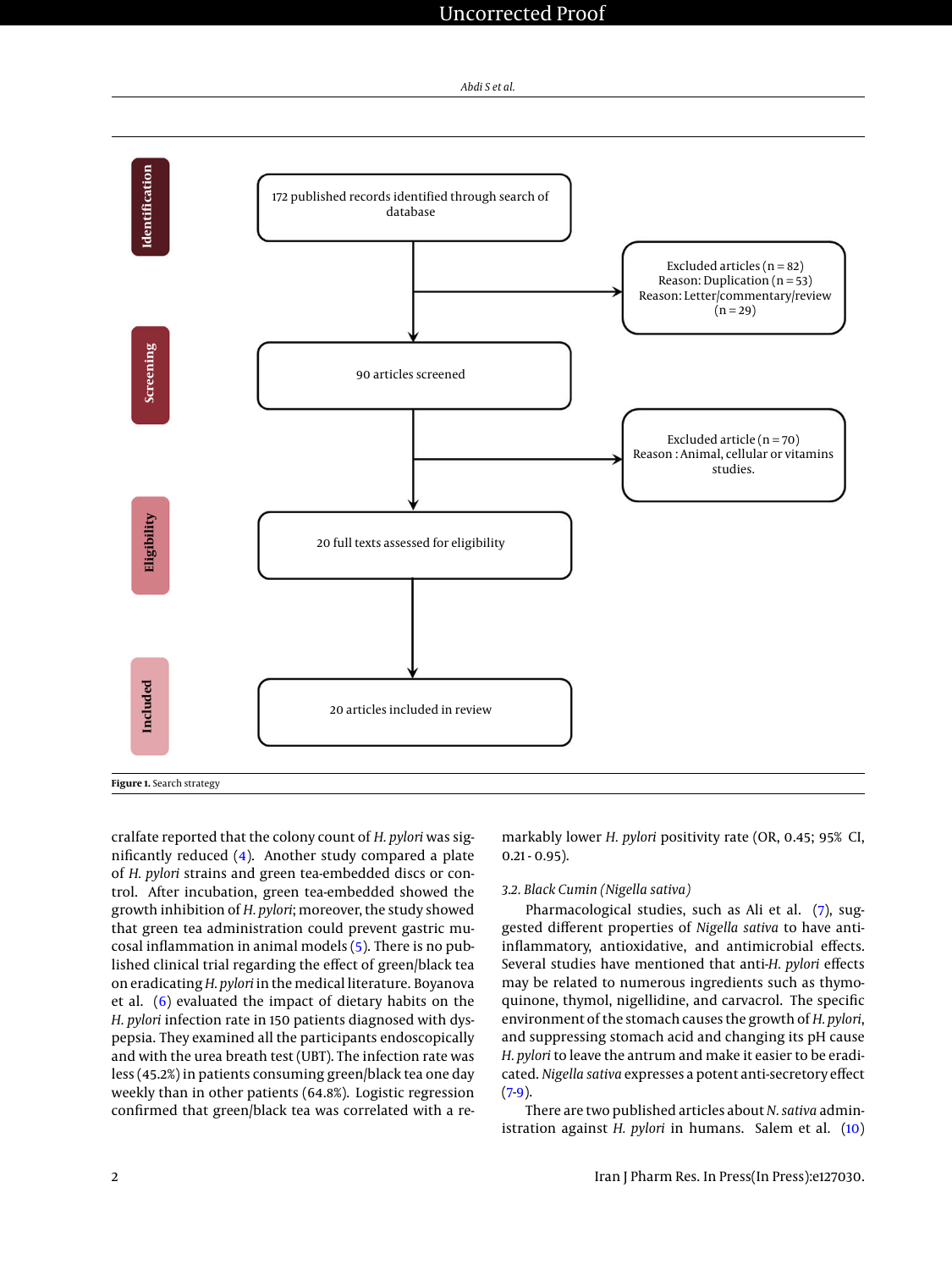evaluated the effect of *N. sativa* in suppressing *H. pylori* in patients diagnosed with Non-Ulcer Dyspepsia (NUD). The study was carried out on 88 patients diagnosed with *H. pylori* using histopathology and the rapid urease test (RUT). The patients were randomly distributed into four groups, as follows: group 1: triple therapy comprising clarithromycin, amoxicillin, and omeprazole; group 2: 1 g *N. sativa* plus omeprazole (40 mg/d); group 3: 2 g *N. sativa* plus omeprazole (40 mg/d); and group 4: 3 g *N. sativa* plus omeprazole (40 mg/d). Eradication rates were evaluated using the fecal antigen test after four weeks. They reported that *H. pylori* elimination was 82.6, 47.6, 66.7, and 47.8% in the groups 1 to 4, respectively. Elimination rates with 2g *N. sativa* and triple therapy were equal statistically, whereas*H. pylori* elimination with other doses was remarkably less than that with triple therapy (P< 0.05). Interestingly, the *H. pylori* elimination rate was more with *N. sativa* 2 g/d (66.7%) than with *N. sativa* 3 g/d (47.8%). In the same vein, an in vitro study described a similar consequence, where a lower concentration of *N. sativa* extract exerted more antibacterial effect than a higher concentration of it [\(11\)](#page-6-9). Symptoms of dyspeptic patients were alleviated in all the groups to a similar extent. They reported that a combination of *N. sativa* plus omeprazole possessed a clinically useful antibacterial effect, comparable to triple pharmacotherapy. In another randomized human study, Alizadeh-Naini et al. [\(12\)](#page-6-10) determined the effects of adding*N. sativa* to bismuth-based quadruple therapy on*H. pylori* elimination, dyspeptic symptoms, biochemical markers, and quality of life (QoL) in patients infected with *H. pylori*. Fifty-one patients with a diagnosis of NUD were randomized into treatment (bismuth-based quadruple therapy plus 2 g/day *N. sativa*) or placebo (bismuth-based quadruple therapy with 2 g/day placebo) arm for two months. Concentrations of interleukin-8, high-sensitivity C-reactive protein (hs-CRP), malondialdehyde, and QoL were evaluated before and after the trial. Finally, the *H. pylori* elimination rate was more in the *N. sativa* arm against the placebo (P = 0.01). Also, the QoL score was more significant in the treatment arm versus the placebo arm ( $P < 0.05$ ). Biochemical markers and dyspeptic symptoms were not different between the two arms. They concluded that the addition of *N. sativa* may have beneficial effects on *H. pylori* eradication and QoL.

#### *3.3. Honey*

Boyanova et al. [\(6\)](#page-6-5) assessed the effect of honey consumption on the*H. pylori* infection rate in 150 patients who suffered from dyspepsia. The patients were evaluated using endoscopy and UBT. They mentioned that the infection rate was lower (50.6%) in those consuming honey more than one day per week than in others (70.8%). They concluded that honey intake was related to a lower *H. pylori* infection rate. Most of the published articles focused on evaluating the effect of honey against *H. pylori* in vitro. In a

systematic review on the in vitro effect of honey against *H. pylori*, Quriasiah et al. [\(13\)](#page-6-11) searched databases such as Medline via Ovid Medline, Scopus, and ScienceDirect to identify relevant articles published from 2000 to 2018. Associated published data were assessed and chosen based on the criteria on the effects of honey on ulcers in the stomach or duodenum caused by *H. pylori* existence. A total of 53 articles were selected finally. All the articles showed the positive role of honey against ulcers induced by *H. pylori*. Most of the articles reported that a minimum of 10% honey concentration was effective against *H. pylori*. They mentioned the need for future in vitro studies to find the active component and exact mechanism of honey before clinical trials could be done to deliver valid evidence. There is no published article about the net effect of honey on*H. pylori* elimination. Hashem-Dabaghian et al. [\(14\)](#page-6-12) assessed the effect of a combination of *N. sativa* and honey in eliminating *H. pylori* infections of the stomach. Nineteen participants were requested to intake one teaspoon of the mixture (6 g/day of *N. sativa* as ground seeds and 12 g/day of honey) three times a day after meals for 14 days. *Helicobacter pylori* elimination was determined using UBT at the baseline and after the study. The duration of the study was four weeks. Dyspeptic symptoms were determined at the baseline and after the study and compared. Finally, fourteen participants finished the study. Negative UBT was determined in 57.1% of the patients after providing the intervention. The median and interquartile range (IQR) of total dyspepsia symptoms were remarkably reduced from  $5.5$  to  $1(P = 0.005)$ . All the participants tolerated the *N. sativa* plus honey mixture well, except for one omitted from the study due to mild diarrhea.

#### *3.4. Cranberry (Vaccinium macrocarpon)*

In vitro studies suggested that cranberry could inhibit *H. pylori* adhesion to the mucosa and reduce colonization of *H. pylori* [\(15,](#page-6-13) [16\)](#page-6-14). In a randomized, double-blinded clinical trial, Gotteland et al. [\(17\)](#page-6-15) evaluated the effect of the regular intake of a mixture of cranberry juice and the Lactobacillus johnsonii La1 to eradicate *H. pylori* in infants. Eligible infants, who were *H. pylori* positive, according to UBT, were included in the trial. The infants were divided into four arms: Cranberry juice plus La1 (CB/La1 arm), placebo juice plus La1 (La1 arm), cranberry juice plus heat-killed La1 (CB arm), and placebo juice plus heat-killed La1 (control arm). Cranberry juice (200 mL) and La1 product (80 mL) were administered daily for three weeks, after which a second UBT was done. A third UBT was carried out after 30 days of washout in infants who were negative in the second UBT. Finally, 271 participants completed the treatment course. A different rate of eradication has been shown in four arms: 1.5% in the control arm versus 14.9%, 16.9%, and 22.9% in the La1, CB, and CB/La1 arms, sequentially ( $P < 0.01$ ); the latter group showed a slight but not significant increase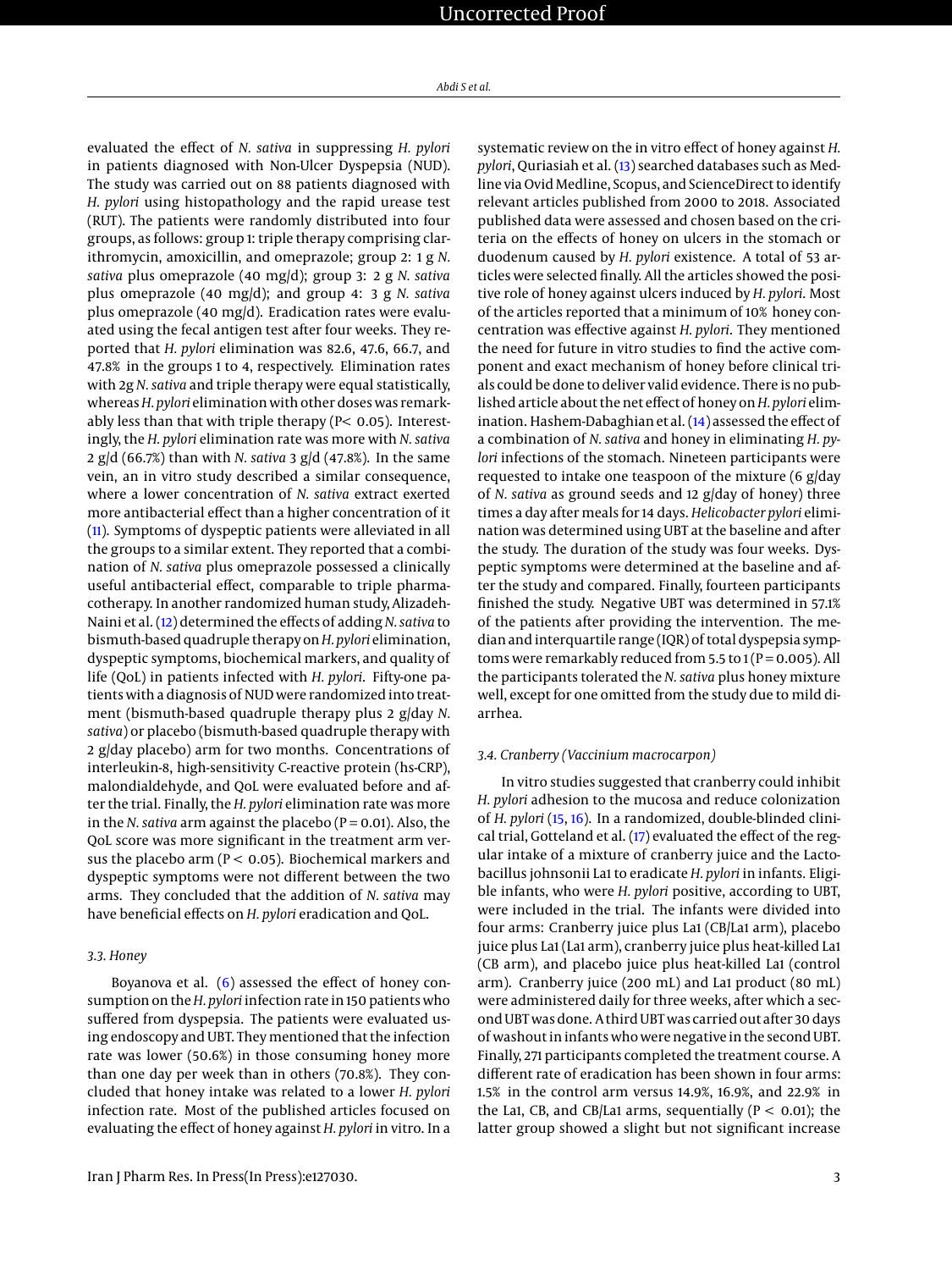when compared with the other arms. The third UBT was done only in 19 infants who were negative in the second UBT, and *H. pylori* existed in 80% of them. They concluded that the regular intake of cranberry juice or La1 may be useful in treating asymptomatic infants infected with *H. pylori*; however, no additive inhibitory property on *H. pylori* eradication was observed when both agents were simultaneously consumed. Li et al. [\(18\)](#page-6-16) conducted a human study to determine the dosage effect of daily cranberry intake on *H. pylori* elimination over time in infected persons. A randomized, placebo-controlled blinded trial was conducted on 522 participants infected with *H. pylori*. The study assessed the dose-response effects of proanthocyanidinstandardized cranberry juice, cranberry powder, or identical placebos on eliminating H. pylori at two and eight weeks using UBT at 45 days post-intervention. *Helicobacter pylori*-negative rates in placebo, low-proanthocyanidin, medium-proanthocyanidin, and high-proanthocyanidin cranberry juice arms were 13.24%, 7.58%, 1.49%, and 13.85% after 14 days and 7.35%, 7.58%, 4.48%, and 20.00% after eight weeks, sequentially. The intake of high-proanthocyanidin juice twice a day for eight weeks resulted in reduced H. pylori infection rate by 20% compared with other dosages and the placebo (P < 0.05). The percentage of *H. pylori*negative patients elevated from two to eight weeks in subjects who consumed 44 mg proanthocyanidin/day juice once or twice daily, showing a statistically notable positive trend over time. In addition, encapsulated cranberry powder doses were not significantly successful at either time. The participants tolerated cranberry juice or powder well in the mentioned trial. The authors concluded that the consumption of proanthocyanidin-standardized cranberry juice twice a day may effectively contribute to *H. pylori* elimination.

#### *3.5. Mastic Gum (Pistacia lentiscus)*

Before discovering *H. pylori*, some studies intended to show the effects of mastic gum on the healing of gastrointestinal diseases such as Crohn's disease [\(19\)](#page-6-17). There are only some hints for reducing colonization due to an acidic fraction of this substance. There are two contrasting ideas for mastic gum efficacy against *H. pylori*: (1) ideas stating that positive effects of mastic gum can reduce*H. pylori* colonization, and (2) ideas expressing that anti-*H. pylori* potency is related to its acidic fractions.

Dabos et al. [\(20\)](#page-6-18) designed a study in which participants were randomly divided into four arms to intake 350 mg of pure mastic gum three times a day (A), 1.05 g of pure mastic gum three times a day (B), 20 mg of pantoprazole twice a day plus 350 mg of pure mastic gum three times a day (C), or a triple therapy consisting of pantoprazole, amoxicillin, and clarithromycin (D). For all the patients, confirmation of *H. pylori* was performed using UBT. The duration of the regimens was 14 days in the A, B, and C arms and 10 days in

the D arm. Five weeks later, *H. pylori* eradication was tested using a repeated UBT. The eradication of *H. pylori* was confirmed in 30% and 38% of the A and B arms, respectively. No patient in the C arm achieved eradication, whereas 77% of patients in the D arm had a negative UBT. There were no statistically significant differences concerning the mean UBT values in A, B, and C arms, although there was a trend in A  $(P = 0.08)$  and B  $(P = 0.064)$ . Also, the difference was eminent in the D arm ( $P = 0.01$ ). On the whole, mastic gum was tolerated well, and there was no dropout during the trial.

#### *3.6. Olive Oil (Olea europaea)*

Castro et al. [\(21\)](#page-6-19) designed and finalized two different pilot human studies to investigate the effect of virgin olive oil on the *H. pylori* elimination rate. In the first trial, 30 volunteers infected with *H. pylori* agreed to intake 30g of washed virgin olive oil for 14 days, and after 30 days, they took 30 g of unwashed virgin olive oil for another 14 days. In the second trial, 30 infected participants received 30 g of a different virgin olive oil for two weeks. In both trials, *H. pylori* infection was assessed using UBT. In the first trial, 27% and 40% of the volunteers became negative by intention to treat per protocol, respectively, while for the second trial, these values were 10% and 11%, sequentially. Thirteen subjects did not tolerate virgin olive oil because of taste and nausea drawbacks, and they dropped out the trial. Castro et al. concluded that the intake of virgin olive oil had little efficacy against *H. pylori*, although further large trials are needed to confirm these preliminary assumptions.

#### *3.7. Licorice (Glycyrrhiza glabra)*

Licorice potent has antioxidant, anti-cancer, antiinflammatory, secretin-secreting, and anti-adhesive properties that can be used against *H. pylori*. It can also inhibit DNA gyrase28. An in vitro study showed the anti-*H. pylori* effect of Licorice [\(22\)](#page-6-20).

Momeni et al. [\(22\)](#page-6-20) evaluated the effect of licorice on 60 positive H. pylori patients diagnosed with peptic ulcer disease in a randomized clinical trial. Those in the treatment arm received a combination of omeprazole, amoxicillin, metronidazole, and licorice, and those in the control arm received a combination of omeprazole, bismuth subsalicylate, amoxicillin, and metronidazole, which were prescribed for two weeks in each group. Six weeks later, UBT was done on all the patients. The response rate to medical therapy was almost similar (67% in the treatment arm and 57% in the control arm) ( $P > 0.05$ ). They concluded that licorice may be effective as bismuth in eliminating *H. pylori*; therefore, licorice can be substituted with bismuth safely in a quadruple therapy. In a similar small trial by Decker, individuals with peptic ulcer disease positive for*H. pylori* infection (diagnosed by endoscopy and biopsy with positive rapid urease test) were treated with quadruple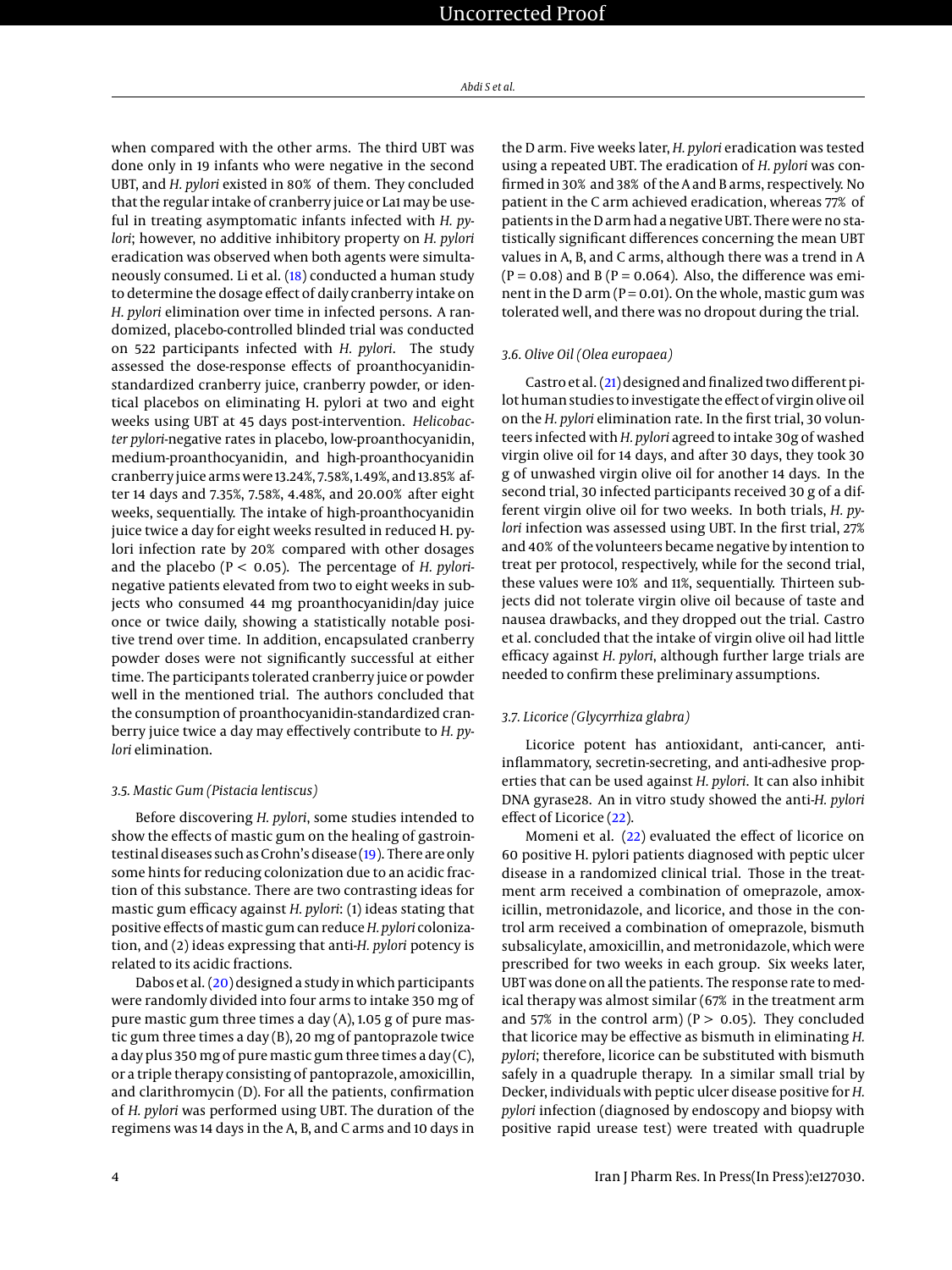therapy or quadruple therapy plus licorice as a substitution for bismuth subsalicylate. After four weeks of medical treatment, eradicating *H. pylori* infection was comparable in both groups [\(23\)](#page-6-21). Following a clinical trial design, Hajiaghamohammadi et al.  $(24)$  investigated 120 patients with positive rapid urease tests who were allocated to receive a triple therapy consisting of clarithromycin (control arm) or licorice in addition to the same triple therapy (treatment arm) for two weeks. The eradication rate of *H. pylori* was determined six weeks after ending pharmacotherapy. Response to treatment was 83.3% and 62.5% in the study and control arms, respectively, and the difference was considerable. They concluded that the addition of licorice to the triple therapy consisting of clarithromycin increased *H. pylori* elimination.

#### *3.8. Garlic (Allium sativum)*

Several studies evaluated the effect of garlic against *H. pylori* in vitro [\(25,](#page-6-23) [26\)](#page-6-24). Few clinical trials investigated the effect of garlic on eradicating *H. pylori*. McNulty et al. [\(27\)](#page-6-25) evaluated the effect of garlic oil on the treatment of patients diagnosed with dyspepsia who were infected with*H. pylori* as a pilot study. The patients were asked to intake a capsule consisting of 4 mg garlic oil four times per day for two weeks. Five dyspeptic patients with positive antibodies against *H. pylori* were confirmed using UBT at the baseline and two weeks later completed the study. If there was a negative UBT at both follow-up evaluations, *H. pylori* elimination would be successful. UBT was used for eradication follow-up. No document of either eradication of *H. pylori* or symptom relief was observed in this trial. They postulated that garlic oil at this dose did not eliminate *H. pylori*. They mentioned that a higher dose of garlic for a longer duration might be effective.

#### *3.9. Cinnamon Extract (Cinnamomum verum)*

In vitro studies reported the efficacy of cinnamon extract on*H. pylori* growth. This inhibitory effect is due to various compounds such as eugenol, carvacrol, cinnamaldehyde, and anti-inflammatory/antimicrobial activity [\(28\)](#page-7-0).

In a pilot study, Nir et al. [\(29\)](#page-7-1) investigated the efficacy of the cinnamon extract in 15 participants infected with *H. pylori*who received either 40 mg of cinnamon extract twice a day or a placebo for 28 days. The colonization rate of *H. pylori* was measured using UBT before and after the intervention. Cinnamon extract was tolerated well, and there was a minimal adverse reaction. At the second UBT, eight patients showed a decrease in the colony count of *H. pylori*, while seven subjects showed an increase in the colony count. In the cinnamon group, the readings in the second UBT increased over the first UBT. The baseline readings were somewhat higher in the control group than in the

other groups, although not significantly. In another ran-domized clinical trial, Imani et al. [\(30\)](#page-7-2) evaluated the effect of cinnamon extract on eradicating *H. pylori*. They enrolled 98 healthy volunteers and *H. pylori*-infected patients approved by the endoscopic procedure in the trial. The patients received multiple antibiotic regimens plus cinnamon extract capsules or multiple antibiotic regimens plus a placebo. UBT was done three months after the initiation of the treatment. A notable difference was shown in the *H. pylori* eradication rate, where the rate was 73.47% and 53.06% in the cinnamon and placebo arms, respectively (P = 0.036). They concluded that the combined use of cinnamon and antibiotic regimens could increase the rate of *H. pylori* eradication.

#### *3.10. Propolis*

It has been postulated that an active phenolic compound of propolis is related to the inhibition of peptide deformylase, which is an essential enzyme for bacterial growth [\(31\)](#page-7-3). In contrast to various reports regarding the effect of propolis against *H. pylori* in vitro, few clinical trials have investigated this issue. A pilot clinical study on 18 volunteers by Coelho et al. [\(32\)](#page-7-4) determined that propolis had no effects on the eradication rate. *Helicobacter pylori* infection was confirmed in the participants using histology and UBT. The patients were asked to intake 20 drops from Brazilian green propolis elixir three times a day for one week. Clinical assessment and UBT were carried out 40 days later to evaluate the *H. pylori* eradication rate. According to the findings, 83% of the volunteers did not succeed in suppressing or eliminating *H. pylori*.

#### *3.11. Lycopene*

*Helicobacter pylori* increase the cleavage of Poly [ADPribose] polymerase 1, an enzyme that plays a crucial role in DNA recovery. Therefore, *H. pylori* induce apoptosis in gastric epithelial cells. Jang et al. [\(33\)](#page-7-5) claimed that lycopene inhibited reactive oxygen species and that it could cause modification in the cell cycle of gastric epithelial cells. As a result, lycopene has the potential to treat *H. pylori*-induced gastric diseases.

In a quasi-control trial designed by Shidfar et al. [\(34\)](#page-7-6), a group of patients received a standard quadruple regimen. The other group received a similar quadruple regimen plus lycopene (30 mg/daily). Thirty days after the intervention, the patients were examined for *H. pylori* elimination using RUT. Although the elimination rate was more in the lycopene group, the bivariate analysis statistically revealed no difference between the two arms.

#### *3.12. Melatonin*

A study demonstrated the antioxidative and immunomodulatory activities of melatonin against *H. pylori*. The mRNA expression levels of arylalkylamine-n-acetyl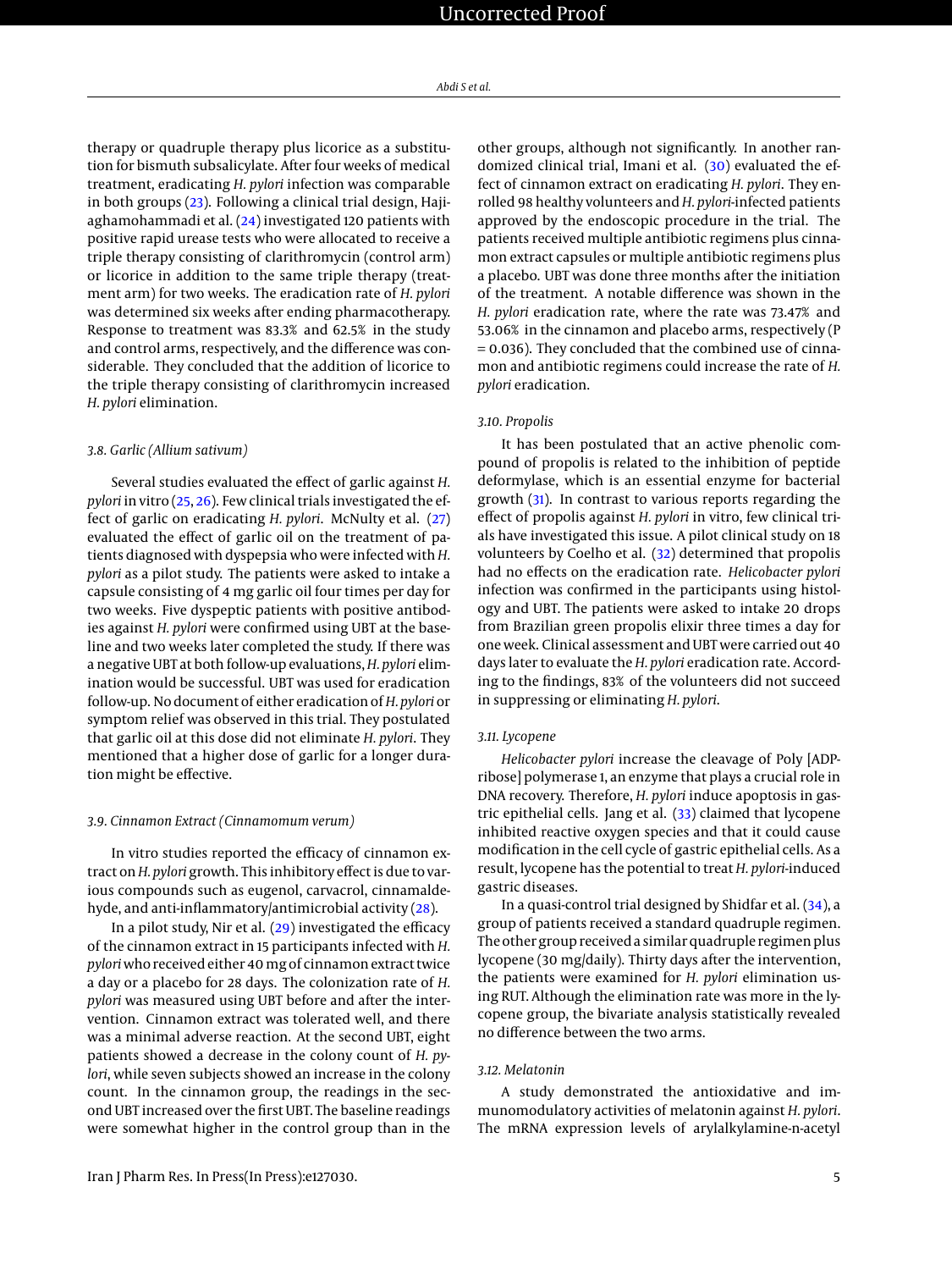transferase and acetyl serotonin methyl transferase were assayed in the mucus of the stomach [\(35\)](#page-7-7). Forkhead box P3 (Foxp3) and transforming growth factor-beta1 (TGF- $\beta$ 1) are immuno-regulators, which are essential targets in anti-*H. pylori* therapy. Melatonin interferes in inflammatory responses by inhibiting the expression of Foxp3 and TGF- $\beta$ 1 [\(36\)](#page-7-8).

There are two published clinical trials about the impact of melatonin in eliminating *H. Pylori* in the medical literature. In a study conducted by Celinski et al. [\(37\)](#page-7-9), three groups of participants, each including infected patients with gastric or duodenal ulcers, were randomly allocated to intake omeprazole 20 mg twice daily plus placebo (group A), melatonin 10 mg/d (group B), or tryptophan 500 mg/d (group C). All the patients underwent routine endoscopy at the baseline, in which the stomach biopsy was taken for the existence of *H. pylori*. Ulcer alleviation was evaluated using endoscopy at 7, 14, and 21 days after initiating the medications. On day 21, all ulcers were alleviated in participants of the groups B and C, but only 42% of them were cleared in the group A. They concluded that melatonin or tryptophan added to omeprazole could remarkably accelerate the alleviation rate of *H. pylori*-infected chronic peptic ulcers compared to the sole administration of omeprazole. Abdi et al. [\(38\)](#page-7-10) designed a randomized clinical trial to determine the effect of melatonin addition on the *H. pylori* eradication rate. The trial contained a 14-day quadruple eradication regimen (omeprazole, bismuth subsalicylate, amoxicillin, and metronidazole) supplemented with melatonin 3 mg daily or a comparable placebo. *Helicobacter pylori* elimination rates were 73% in the melatonin arm and 65% in the placebo using intentionto-treat analysis (ITT;  $n = 118$ ). Elimination rates of perprotocol analysis (PP; n = 98) were 80% and 79% in the melatonin and placebo arms, respectively. The statistical survey did not show any critical difference between the two groups using either ITT or PP analysis ( $P = 0.74$  and  $P = 0.91$ , respectively). They concluded that melatonin 3 mg daily did not have any synergistic impact on the *H. pylori* elimination rate.

#### *3.13. Nickel-Free Diet*

Nickel is a chemical element that plays a vital role in the existence of *H. pylori*. Nickel activates the urease enzyme, which is essential for metabolism, virulence, and colonization of *H. pylori*. *H. pylori* NikR (HpNikR) is a nickelresponsive transcription factor that regulates urease expression [\(39\)](#page-7-11). A hypothesis claims that nickel free diet (NFD) can be effective against *H. pylori* infection. It is a type of diet in which foods with high nickel, such as apricots, figs, pears, plums, and asparagus, should be avoided [\(40\)](#page-7-12).

Campanale et al. [\(41\)](#page-7-13) compared the *H. pylori* eradication rate of an NFD associated with standard triple therapy and standard triple therapy consisting of lansoprazole, clarithromycin, and amoxicillin (LAC) in 52 patients diagnosed with*H. pylori*infection. The patients followed 30 days of an NFD plus a week of LAC regimen starting from day 15 of the diet. A remarkable higher elimination rate was observed in the NFD plus LCA arm (22/26) versus the LCA alone arm  $(12/26)(P < 0.01)$ . Regarding adverse drug reactions, all regimens were tolerated well, and there was no dropout in either the NFD plus the LCA arm or the LCA arm. Further clinical trials are necessary to confirm this preliminary observation.

#### *3.14. Polyunsaturated Fatty Acids*

In vitro studies showed the efficacy of polyunsaturated fatty acids (PUFA) against *H. pylori*'s growth and treatment of duodenal ulcer disease. PUFAs prevent gastrointestinal cancer due to their anti-inflammatory and rejuvenating effects against *H. pylori* [\(42\)](#page-7-14). It has been shown that PUFAs inhibit Interleukin-8, mRNA, and protein expression in cells infected with *H. pylori* [\(43\)](#page-7-15).

Few clinical studies investigated the efficacy of PUFA against *H. pylori*. In a human study, 40 patients diagnosed with duodenal ulcers and infected with *H. pylori* received H2 blockers. They were randomized to receive either polyunsaturated fatty acids (PUFA arm) or an identical placebo (control arm). The efficacy of drug regimens is evaluated endoscopically by examining ulcer healing, while the *H. pylori* status was assessed by taking a biopsy from the antrum via RUT and histology. The concentration of prostaglandin  $E_2$  (PGE<sub>2</sub>) and leukotriene  $B_4$  (LTB<sub>4</sub>) was quantified in the antrum tissue. Despite a remarkable difference in linoleic acid intake (19.9  $\pm$  1.6 g) for the PUFA arm versus controls  $(6.7 \pm 0.8 \text{ g})$  (P < 0.01) and linolenic acid  $(2.6 \pm 0.2$  g in the PUFA arm versus 0.6  $\pm$  0.03 g in the control arm) ( $P < 0.01$ ), there was no remarkable change in either the severity of *H. pylori* elimination or prostaglandin concentrations in either arm after six weeks. An appreciable amount of PUFA does not prevent the stomach colonization of *H. pylori*, nor does it alter the inflammatory features of *H. pylori* gastritis [\(44\)](#page-7-16). In another clinical trial on *H. pylori*-positive patients (diagnosed with histology and RUT) with mild functional dyspepsia, Frieri et al. [\(45\)](#page-7-17) evaluated the effect of dietary PUFA supplementation on *H. pylori*. They asked patients to consume two grams of a dietary mixture of fish oil and black currant seed oil daily for eight weeks. The eradication rate of *H. pylori* was determined at the end of the eight weeks. Eight (out of 15) patients (53%) were negative for *H. pylori* after the study period.

#### **4. Conclusions**

[Table 1](#page-8-0) presents the summary of 20 eligible studies regarding the role of supplementary medicine in *H. pylori* eradication. There is a great deal of interest in complementary and herbal medicines globally. However, there is no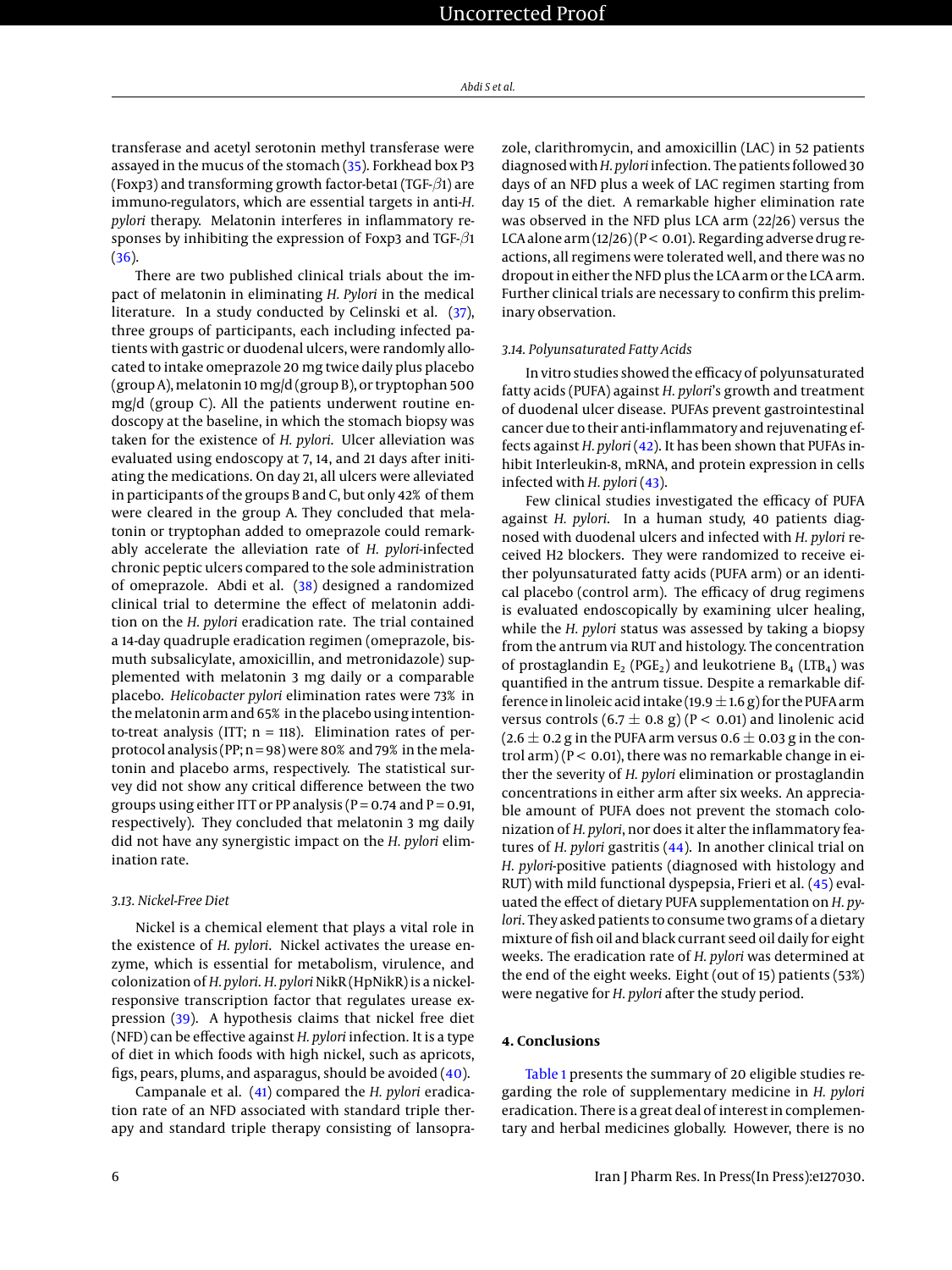consistent evidence to support their efficacy in eradicating *H. pylori*. More high-quality randomized clinical trials are needed in general or for each complementary intervention or usage in the *H. pylori* eradication regimens. We believe that the findings provide an additional benchmark for further trials regarding the effect of dietary medicine on*H. pylori* eradication.

#### **Footnotes**

**Authors' Contribution:** Study concept and design: M.An and A.F; acquisition of data: M.A and P.M.S; drafting of the manuscript: M.A, P.M.S, A.F, and S.At; critical revision of the manuscript for important intellectual content: M.An; administrative and technical support: S.Ab; study supervision: M.An and A.F.

#### **Conflict of Interests:** None.

**Funding/Support:** No funding or support is reported.

#### **References**

- <span id="page-6-0"></span>1. Abbasinazari M, Sahraee Z, Mirahmadi M. The Patients' Adherence and Adverse Drug Reactions (ADRs) which are Caused by Helicobacter pylori Eradication Regimens. *J Clin Diagn Res*. 2013;**7**(3):462–6. doi: [10.7860/JCDR/2013/4673.2799.](http://dx.doi.org/10.7860/JCDR/2013/4673.2799) [PubMed: [23634397\]](http://www.ncbi.nlm.nih.gov/pubmed/23634397). [PubMed Central: [PMC3616557\]](https://www.ncbi.nlm.nih.gov/pmc/articles/PMC3616557).
- <span id="page-6-1"></span>2. Hooi JKY, Lai WY, Ng WK, Suen MMY, Underwood FE, Tanyingoh D, et al. Global Prevalence of Helicobacter pylori Infection: Systematic Review and Meta-Analysis. *Gastroenterology*. 2017;**153**(2):420–9. doi: [10.1053/j.gastro.2017.04.022.](http://dx.doi.org/10.1053/j.gastro.2017.04.022) [PubMed: [28456631\]](http://www.ncbi.nlm.nih.gov/pubmed/28456631).
- <span id="page-6-2"></span>3. Deutsch JK, Levitt J, Hass DJ. Complementary and Alternative Medicine for Functional Gastrointestinal Disorders. *Am J Gastroenterol*. 2020;**115**(3):350–64. doi: [10.14309/ajg.0000000000000539.](http://dx.doi.org/10.14309/ajg.0000000000000539) [PubMed: [32079860\]](http://www.ncbi.nlm.nih.gov/pubmed/32079860).
- <span id="page-6-3"></span>4. Takabayashi F, Harada N, Yamada M, Murohisa B, Oguni I. Inhibitory effect of green tea catechins in combination with sucralfate on Helicobacter pylori infection in Mongolian gerbils. *J Gastroenterol*. 2004;**39**(1):61–3. doi: [10.1007/s00535-003-1246-0.](http://dx.doi.org/10.1007/s00535-003-1246-0) [PubMed: [14767736\]](http://www.ncbi.nlm.nih.gov/pubmed/14767736).
- <span id="page-6-4"></span>5. Stoicov C, Saffari R, Houghton J. Green tea inhibits Helicobacter growth in vivo and in vitro. *Int J Antimicrob Agents*. 2009;**33**(5):473–8. doi: [10.1016/j.ijantimicag.2008.10.032.](http://dx.doi.org/10.1016/j.ijantimicag.2008.10.032) [PubMed: [19157800\]](http://www.ncbi.nlm.nih.gov/pubmed/19157800). [PubMed Central: [PMC2694061\]](https://www.ncbi.nlm.nih.gov/pmc/articles/PMC2694061).
- <span id="page-6-5"></span>6. Boyanova L, Ilieva J, Gergova G, Vladimirov B, Nikolov R, Mitov I. Honey and green/black tea consumption may reduce the risk of Helicobacter pylori infection. *Diagn Microbiol Infect Dis*. 2015;**82**(1):85–6. doi: [10.1016/j.diagmicrobio.2015.03.001.](http://dx.doi.org/10.1016/j.diagmicrobio.2015.03.001) [PubMed: [25779680\]](http://www.ncbi.nlm.nih.gov/pubmed/25779680).
- <span id="page-6-6"></span>7. Ali BH, Blunden G. Pharmacological and toxicological properties of Nigella sativa. *Phytother Res*. 2003;**17**(4):299–305. doi: [10.1002/ptr.1309.](http://dx.doi.org/10.1002/ptr.1309) [PubMed: [12722128\]](http://www.ncbi.nlm.nih.gov/pubmed/12722128).
- 8. Boyanova L, Hadzhiyski P, Kandilarov N, Markovska R, Mitov I. Multidrug resistance in Helicobacter pylori: current state and future directions. *Expert Rev Clin Pharmacol*. 2019;**12**(9):909–15. doi: [10.1080/17512433.2019.1654858.](http://dx.doi.org/10.1080/17512433.2019.1654858) [PubMed: [31424296\]](http://www.ncbi.nlm.nih.gov/pubmed/31424296).
- <span id="page-6-7"></span>9. Atapour M, Zahedi MJ, Mehrabani M, Safavi M, Keyvanfard V, Foroughi A, et al. In vitro susceptibility of the Gram-negative bacterium Helicobacter pylori to extracts of Iranian medicinal plants. *Pharmaceutical Biology*. 2009;**47**(1):77–80.
- <span id="page-6-8"></span>10. Salem EM, Yar T, Bamosa AO, Al-Quorain A, Yasawy MI, Alsulaiman RM, et al. Comparative study of Nigella Sativa and triple therapy in eradication of Helicobacter Pylori in patients with non-ulcer dyspepsia. *Saudi J Gastroenterol*. 2010;**16**(3):207–14. doi: [10.4103/1319-3767.65201.](http://dx.doi.org/10.4103/1319-3767.65201) [PubMed: [20616418\]](http://www.ncbi.nlm.nih.gov/pubmed/20616418). [PubMed Central: [PMC3003218\]](https://www.ncbi.nlm.nih.gov/pmc/articles/PMC3003218).
- <span id="page-6-9"></span>11. Morsi NM. Antimicrobial effect of crude extracts of Nigella sativa on multiple antibiotics-resistant bacteria. *Acta Microbiol Pol*. 2000;**49**(1):63–74. [PubMed: [10997492\]](http://www.ncbi.nlm.nih.gov/pubmed/10997492).
- <span id="page-6-10"></span>12. Alizadeh-Naini M, Yousefnejad H, Hejazi N. The beneficial health effects of Nigella sativa on Helicobacter pylori eradication, dyspepsia symptoms, and quality of life in infected patients: A pilot study. *Phytother Res*. 2020;**34**(6):1367–76. doi: [10.1002/ptr.6610.](http://dx.doi.org/10.1002/ptr.6610) [PubMed: [31916648\]](http://www.ncbi.nlm.nih.gov/pubmed/31916648).
- <span id="page-6-11"></span>13. Quraisiah A, Fazalda A, Alfizah H, Azlina MFN. In vitro Study of Anti-Helicobacter pylori Activity of Honey: A Systematic Review. *Sains Malaysiana*. 2020;**49**(2):411–20.
- <span id="page-6-12"></span>14. Hashem-Dabaghian F, Agah S, Taghavi-Shirazi M, Ghobadi A. Combination of Nigella sativa and Honey in Eradication of Gastric Helicobacter pylori Infection. *Iran Red Crescent Med J*. 2016;**18**(11). e23771. doi: [10.5812/ircmj.23771.](http://dx.doi.org/10.5812/ircmj.23771) [PubMed: [28191328\]](http://www.ncbi.nlm.nih.gov/pubmed/28191328). [PubMed Central: [PMC5292131\]](https://www.ncbi.nlm.nih.gov/pmc/articles/PMC5292131).
- <span id="page-6-13"></span>15. Zhang L, Ma J, Pan K, Go VL, Chen J, You WC. Efficacy of cranberry juice on Helicobacter pylori infection: a double-blind, randomized placebo-controlled trial. *Helicobacter*. 2005;**10**(2):139–45. doi: [10.1111/j.1523-5378.2005.00301.x.](http://dx.doi.org/10.1111/j.1523-5378.2005.00301.x) [PubMed: [15810945\]](http://www.ncbi.nlm.nih.gov/pubmed/15810945).
- <span id="page-6-14"></span>16. Shmuely H, Yahav J, Samra Z, Chodick G, Koren R, Niv Y, et al. Effect of cranberry juice on eradication of Helicobacter pylori in patients treated with antibiotics and a proton pump inhibitor. *Mol Nutr Food Res*. 2007;**51**(6):746–51. doi: [10.1002/mnfr.200600281.](http://dx.doi.org/10.1002/mnfr.200600281) [PubMed: [17487928\]](http://www.ncbi.nlm.nih.gov/pubmed/17487928).
- <span id="page-6-15"></span>17. Gotteland M, Andrews M, Toledo M, Munoz L, Caceres P, Anziani A, et al. Modulation of Helicobacter pylori colonization with cranberry juice and Lactobacillus johnsonii La1 in children. *Nutrition*. 2008;**24**(5):421–6. doi: [10.1016/j.nut.2008.01.007.](http://dx.doi.org/10.1016/j.nut.2008.01.007) [PubMed: [18343637\]](http://www.ncbi.nlm.nih.gov/pubmed/18343637).
- <span id="page-6-16"></span>18. Li ZX, Ma JL, Guo Y, Liu WD, Li M, Zhang LF, et al. Suppression of Helicobacter pylori infection by daily cranberry intake: A doubleblind, randomized, placebo-controlled trial. *J Gastroenterol Hepatol*. 2021;**36**(4):927–35. doi: [10.1111/jgh.15212.](http://dx.doi.org/10.1111/jgh.15212) [PubMed: [32783238\]](http://www.ncbi.nlm.nih.gov/pubmed/32783238). [PubMed Central: [PMC8246812\]](https://www.ncbi.nlm.nih.gov/pmc/articles/PMC8246812).
- <span id="page-6-17"></span>19. Kaliora AC, Stathopoulou MG, Triantafillidis JK, Dedoussis GV, Andrikopoulos NK. Chios mastic treatment of patients with active Crohn's disease. *World J Gastroenterol*. 2007;**13**(5):748–53. doi: [10.3748/wjg.v13.i5.748.](http://dx.doi.org/10.3748/wjg.v13.i5.748) [PubMed: [17278198\]](http://www.ncbi.nlm.nih.gov/pubmed/17278198). [PubMed Central: [PMC4066008\]](https://www.ncbi.nlm.nih.gov/pmc/articles/PMC4066008).
- <span id="page-6-18"></span>20. Dabos KJ, Sfika E, Vlatta LJ, Giannikopoulos G. The effect of mastic gum on Helicobacter pylori: A randomized pilot study. *Phytomedicine*. 2010;**17**(3-4):296–9. doi: [10.1016/j.phymed.2009.09.010.](http://dx.doi.org/10.1016/j.phymed.2009.09.010) [PubMed: [19879118\]](http://www.ncbi.nlm.nih.gov/pubmed/19879118).
- <span id="page-6-19"></span>21. Castro M, Romero C, de Castro A, Vargas J, Medina E, Millan R, et al. Assessment of Helicobacter pylori eradication by virgin olive oil. *Helicobacter*. 2012;**17**(4):305–11. doi: [10.1111/j.1523-5378.2012.00949.x.](http://dx.doi.org/10.1111/j.1523-5378.2012.00949.x) [PubMed: [22759331\]](http://www.ncbi.nlm.nih.gov/pubmed/22759331).
- <span id="page-6-20"></span>22. Momeni A, Rahimian G, Kiasi A, Amiri M, Kheiri S. Effect of licorice versus bismuth on eradication of Helicobacter pylori in patients with peptic ulcer disease. *Pharmacognosy Res*. 2014;**6**(4):341–4. doi: [10.4103/0974-8490.138289.](http://dx.doi.org/10.4103/0974-8490.138289) [PubMed: [25276073\]](http://www.ncbi.nlm.nih.gov/pubmed/25276073). [PubMed Central: [PMC4166824\]](https://www.ncbi.nlm.nih.gov/pmc/articles/PMC4166824).
- <span id="page-6-21"></span>23. Decker C. Licorice as an Agent in Helicobacter pylori Quadruple Therapy Regime. *Integr Med Alert*. 2015;**18**(1).
- <span id="page-6-22"></span>24. Hajiaghamohammadi AA, Zargar A, Oveisi S, Samimi R, Reisian S. To evaluate of the effect of adding licorice to the standard treatment regimen of Helicobacter pylori. *Braz J Infect Dis*. 2016;**20**(6):534–8. doi: [10.1016/j.bjid.2016.07.015.](http://dx.doi.org/10.1016/j.bjid.2016.07.015) [PubMed: [27614124\]](http://www.ncbi.nlm.nih.gov/pubmed/27614124).
- <span id="page-6-23"></span>25. Cellini L, Di Campli E, Masulli M, Di Bartolomeo S, Allocati N. Inhibition of Helicobacter pylori by garlic extract (Allium sativum). *FEMS Immunol Med Microbiol*. 1996;**13**(4):273–7. doi: [10.1111/j.1574-](http://dx.doi.org/10.1111/j.1574-695X.1996.tb00251.x) [695X.1996.tb00251.x.](http://dx.doi.org/10.1111/j.1574-695X.1996.tb00251.x) [PubMed: [8739190\]](http://www.ncbi.nlm.nih.gov/pubmed/8739190).
- <span id="page-6-24"></span>26. Jahani Moghadam F, Navidifar T, Amin M. Antibacterial Activity of Garlic (Allium sativum L.) on Multi-Drug Resistant Helicobacter pylori Isolated From Gastric Biopsies. *Int J Enteric Pathog*. 2014;**2**(2). doi: [10.17795/ijep16749.](http://dx.doi.org/10.17795/ijep16749)
- <span id="page-6-25"></span>27. McNulty CA, Wilson MP, Havinga W, Johnston B, O'Gara EA, Maslin DJ. A pilot study to determine the effectiveness of garlic oil capsules in the treatment of dyspeptic patients with Helicobacter pylori.

Iran J Pharm Res. In Press(In Press):e127030. 7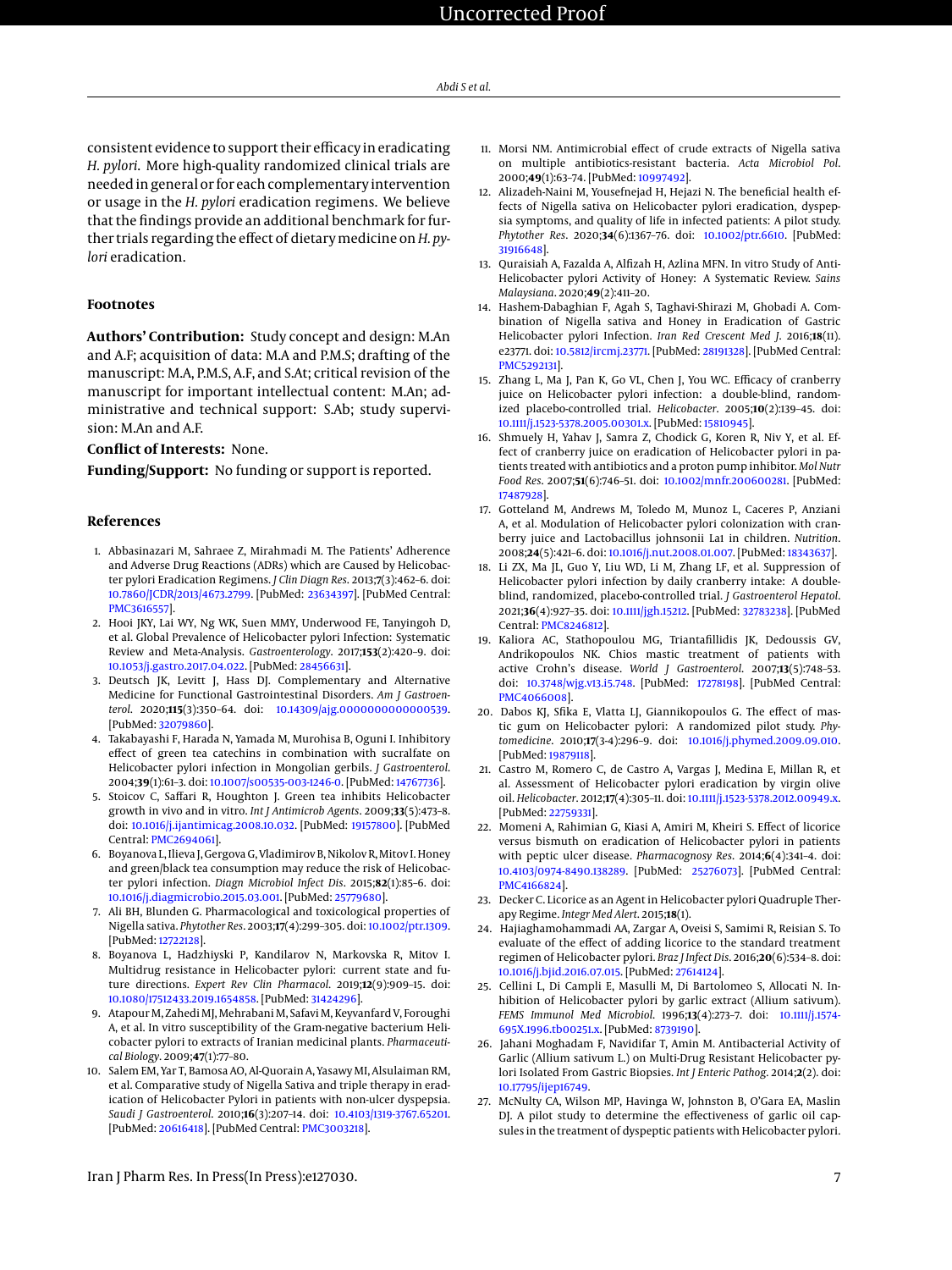*Helicobacter*. 2001;**6**(3):249–53. doi: [10.1046/j.1523-5378.2001.00036.x.](http://dx.doi.org/10.1046/j.1523-5378.2001.00036.x) [PubMed: [11683929\]](http://www.ncbi.nlm.nih.gov/pubmed/11683929).

- <span id="page-7-0"></span>28. Tabak M, Armon R, Neeman I. Cinnamon extracts' inhibitory effect on Helicobacter pylori. *J Ethnopharmacol*. 1999;**67**(3):269–77. doi: [10.1016/s0378-8741\(99\)00054-9.](http://dx.doi.org/10.1016/s0378-8741(99)00054-9)
- <span id="page-7-1"></span>29. Nir Y, Potasman I, Stermer E, Tabak M, Neeman I. Controlled trial of the effect of cinnamon extract on Helicobacter pylori. *Helicobacter*. 2000;**5**(2):94–7. doi: [10.1046/j.1523-5378.2000.00014.x.](http://dx.doi.org/10.1046/j.1523-5378.2000.00014.x) [PubMed: [10849058\]](http://www.ncbi.nlm.nih.gov/pubmed/10849058).
- <span id="page-7-2"></span>30. Imani G, khalilian A, Dastan D, Imani B, Mehrpoya M. Effects of cinnamon extract on complications of treatment and eradication of Helicobacter pylori in infected people. *J HerbMed Pharmacol*. 2020;**9**(1):55– 60. doi: [10.15171/jhp.2020.08.](http://dx.doi.org/10.15171/jhp.2020.08)
- <span id="page-7-3"></span>31. Cui K, Lu W, Zhu L, Shen X, Huang J. Caffeic acid phenethyl ester (CAPE), an active component of propolis, inhibits Helicobacter pylori peptide deformylase activity. *Biochem Biophys Res Commun*. 2013;**435**(2):289– 94. doi: [10.1016/j.bbrc.2013.04.026.](http://dx.doi.org/10.1016/j.bbrc.2013.04.026) [PubMed: [23611786\]](http://www.ncbi.nlm.nih.gov/pubmed/23611786).
- <span id="page-7-4"></span>32. Coelho LG, Bastos EM, Resende CC, Paula e Silva CM, Sanches BS, de Castro FJ, et al. Brazilian green propolis on Helicobacter pylori infection. a pilot clinical study. *Helicobacter*. 2007;**12**(5):572–4. doi: [10.1111/j.1523-](http://dx.doi.org/10.1111/j.1523-5378.2007.00525.x) [5378.2007.00525.x.](http://dx.doi.org/10.1111/j.1523-5378.2007.00525.x) [PubMed: [17760728\]](http://www.ncbi.nlm.nih.gov/pubmed/17760728).
- <span id="page-7-5"></span>33. Jang SH, Lim JW, Morio T, Kim H. Lycopene inhibits Helicobacter pylori-induced ATM/ATR-dependent DNA damage response in gastric epithelial AGS cells. *Free Radic Biol Med*. 2012;**52**(3):607–15. doi: [10.1016/j.freeradbiomed.2011.11.010.](http://dx.doi.org/10.1016/j.freeradbiomed.2011.11.010) [PubMed: [22178412\]](http://www.ncbi.nlm.nih.gov/pubmed/22178412).
- <span id="page-7-6"></span>34. Shidfar F, Agah S, Ekhlasi G, Salehpour A, Ghourchian S. Lycopene an adjunctive therapy for Helicobacter pylori eradication: a quasi-control trial. *J Complement Integr Med*. 2012;**9**:Article 14. doi: [10.1515/1553-3840.1588.](http://dx.doi.org/10.1515/1553-3840.1588) [PubMed: [22850072\]](http://www.ncbi.nlm.nih.gov/pubmed/22850072).
- <span id="page-7-7"></span>35. Vielma JR, Bonilla E, Chacin-Bonilla L, Mora M, Medina-Leendertz S, Bravo Y. Effects of melatonin on oxidative stress, and resistance to bacterial, parasitic, and viral infections: a review. *Acta Trop*. 2014;**137**:31–8. doi: [10.1016/j.actatropica.2014.04.021.](http://dx.doi.org/10.1016/j.actatropica.2014.04.021) [PubMed: [24811367\]](http://www.ncbi.nlm.nih.gov/pubmed/24811367).
- <span id="page-7-8"></span>36. Luo J, Song J, Zhang H, Zhang F, Liu H, Li L, et al. Melatonin mediated Foxp3-downregulation decreases cytokines production via the TLR2 and TLR4 pathways in H. pylori infected mice. *Int Immunopharmacol*. 2018;**64**:116–22. doi: [10.1016/j.intimp.2018.08.034.](http://dx.doi.org/10.1016/j.intimp.2018.08.034) [PubMed: [30173051\]](http://www.ncbi.nlm.nih.gov/pubmed/30173051).
- <span id="page-7-9"></span>37. Celinski K, Konturek S, Slomka M, Cichoz-Lach H, Brzozowski T, Bielanski W, et al. Su1735 Effects of Melatonin and Tryptophan on Healing of Gastric and Duodenal Ulcers With Helicobacter pylori Infection

in Humans. *Gastroenterology*. 2012;**142**(5):S–491. doi: [10.1016/s0016-](http://dx.doi.org/10.1016/s0016-5085(12)61877-0) [5085\(12\)61877-0.](http://dx.doi.org/10.1016/s0016-5085(12)61877-0)

- <span id="page-7-10"></span>38. Abdi S, Abbasinazari M, Valizadegan G, Kamarei M, Panahi Y, Sarafzadeh F, et al. Does the Addition of Melatonin to Quadruple Therapy Increases the Eradication Rate of Helicobacter pylori? A Double-Blind Randomized Clinical Trial. *J Clin Diagn Res*. 2018;**12**(5):FC12 – FC14. doi: [10.7860/jcdr/2018/35589.11543.](http://dx.doi.org/10.7860/jcdr/2018/35589.11543)
- <span id="page-7-11"></span>39. Jones MD, Li Y, Zamble DB. Acid-responsive activity of the Helicobacter pylori metalloregulator NikR. *Proc Natl Acad Sci U S A*. 2018;**115**(36):8966–71. doi: [10.1073/pnas.1808393115.](http://dx.doi.org/10.1073/pnas.1808393115) [PubMed: [30126985\]](http://www.ncbi.nlm.nih.gov/pubmed/30126985). [PubMed Central: [PMC6130374\]](https://www.ncbi.nlm.nih.gov/pmc/articles/PMC6130374).
- <span id="page-7-12"></span>40. Minelli M, Schiavino D, Musca F, Bruno ME, Falagiani P, Mistrello G, et al. Oral hyposensitization to nickel induces clinical improvement and a decrease in TH1 and TH2 cytokines in patients with systemic nickel allergy syndrome. *Int J Immunopathol Pharmacol*. 2010;**23**(1):193– 201. doi: [10.1177/039463201002300117.](http://dx.doi.org/10.1177/039463201002300117) [PubMed: [20378005\]](http://www.ncbi.nlm.nih.gov/pubmed/20378005).
- <span id="page-7-13"></span>41. Campanale M, Nucera E, Ojetti V, Cesario V, Di Rienzo TA, D'Angelo G, et al. Nickel free-diet enhances the Helicobacter pylori eradication rate: a pilot study. *Dig Dis Sci*. 2014;**59**(8):1851–5. doi: [10.1007/s10620-](http://dx.doi.org/10.1007/s10620-014-3060-3) [014-3060-3.](http://dx.doi.org/10.1007/s10620-014-3060-3) [PubMed: [24595654\]](http://www.ncbi.nlm.nih.gov/pubmed/24595654).
- <span id="page-7-14"></span>42. Park JM, Jeong M, Kim EH, Han YM, Kwon SH, Hahm KB. Omega-3 Polyunsaturated Fatty Acids Intake to Regulate Helicobacter pylori-Associated Gastric Diseases as Nonantimicrobial Dietary Approach. *Biomed Res Int*. 2015;**2015**:712363. doi: [10.1155/2015/712363.](http://dx.doi.org/10.1155/2015/712363) [PubMed: [26339635\]](http://www.ncbi.nlm.nih.gov/pubmed/26339635). [PubMed Central: [PMC4538587\]](https://www.ncbi.nlm.nih.gov/pmc/articles/PMC4538587).
- <span id="page-7-15"></span>43. Lee SE, Lim JW, Kim JM, Kim H. Anti-inflammatory mechanism of polyunsaturated fatty acids in Helicobacter pylori-infected gastric epithelial cells. *Mediators Inflamm*. 2014;**2014**:128919. doi: [10.1155/2014/128919.](http://dx.doi.org/10.1155/2014/128919) [PubMed: [24987192\]](http://www.ncbi.nlm.nih.gov/pubmed/24987192). [PubMed Central: [PMC4060060\]](https://www.ncbi.nlm.nih.gov/pmc/articles/PMC4060060).
- <span id="page-7-16"></span>44. Duggan AE, Atherton JC, Cockayne A, Balsitis M, Evison S, Hale T, et al. Clarification of the link between polyunsaturated fatty acids and Helicobacter pylori-associated duodenal ulcer disease: a dietary intervention study. *Br J Nutr*. 1997;**78**(4):515–22. doi: [10.1079/bjn19970171.](http://dx.doi.org/10.1079/bjn19970171) [PubMed: [9389880\]](http://www.ncbi.nlm.nih.gov/pubmed/9389880).
- <span id="page-7-17"></span>45. Frieri G, Pimpo MT, Palombieri A, Melideo D, Marcheggiano A, Caprilli R, et al. Polyunsaturated fatty acid dietary supplementation: An adjuvant approach to treatment of Helicobacter pylori infection. *Nutr Res*. 2000;**20**(7):907–16. doi: [10.1016/s0271-5317\(00\)00182-2.](http://dx.doi.org/10.1016/s0271-5317(00)00182-2)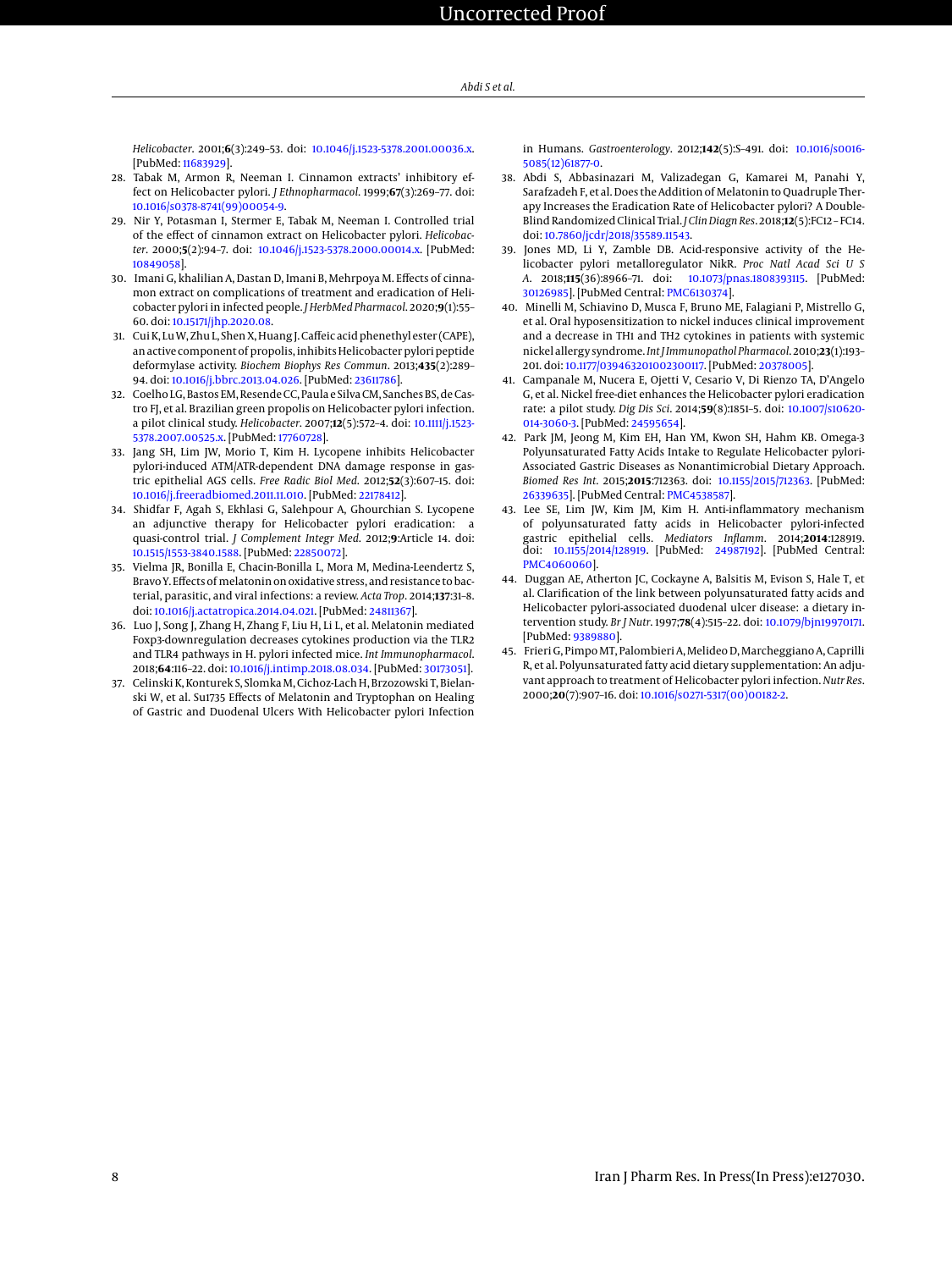| Active Component<br>Dose/Duration                                                                                                   | Country) (Reference<br>First Author (Year)<br>Number) | Helicobacter pylori<br>Putative Anti-<br>Properties                                                                                                                                                                                                                                                                           | Type of Studies                                                                      | Number of Patients | Intervention Group                                                                                                      | <b>Eradication Regimen</b><br>Concurrent<br>Antibiotics | Effect                                                                                                                                                                                                                                                                                                                       |
|-------------------------------------------------------------------------------------------------------------------------------------|-------------------------------------------------------|-------------------------------------------------------------------------------------------------------------------------------------------------------------------------------------------------------------------------------------------------------------------------------------------------------------------------------|--------------------------------------------------------------------------------------|--------------------|-------------------------------------------------------------------------------------------------------------------------|---------------------------------------------------------|------------------------------------------------------------------------------------------------------------------------------------------------------------------------------------------------------------------------------------------------------------------------------------------------------------------------------|
| black tea/Dose: N/A/<br>Honey and green<br>One day weekly                                                                           | Boyanova et al. (2015/<br>Bulgaria) (6)               | growth of H. pylori for<br>inhibition of the<br>Polyphenolic for<br>honey                                                                                                                                                                                                                                                     | Retrospective study                                                                  | 150                | untreated dyspeptic<br>patients                                                                                         | $\overline{\mathsf{x}}$                                 | positivity in patients<br>Lower H. pylori                                                                                                                                                                                                                                                                                    |
| Nigella sativa/powder<br>capsule 500mg; C) 3 g<br>A)1g as a capsule of<br>as capsule 500mg<br>500mg; B) 2 g as<br>Four weeks        | Salem et al. (2010/Saudi<br>Arabia)(10)               | the growth of H. pylori<br>activity/Inhibition of<br>Anti-inflammatory<br>Antimicrobial<br>Anticancer/                                                                                                                                                                                                                        | Randomized, open,<br>clinical trial                                                  | 88                 | Nonulcer dyspeptic<br>patients                                                                                          | Yes                                                     | therapy/Oneg, and 3g<br>rate/Two g of N. sativa<br>Increased eradication<br>effectiveness as triple<br>are less than that<br>has the same                                                                                                                                                                                    |
| N. sativa/ 2 g daily/<br>Eight weeks                                                                                                | Alizadeh-Naini et al.<br>$(2020)$ Iran $)(12)$        | inflammatory effect of<br>Antioxidative/Anti-<br>thymoquinone on<br><b>NF<sub>K</sub>B</b>                                                                                                                                                                                                                                    | placebo-controlled,<br>double-blind,<br>Randomized<br>clinical trial                 | 57                 | functional dyspepsia<br>with positive H. pylori<br>Patients with                                                        | Yes                                                     | Significantly increasing<br>and dyspepsia between<br>the eradication rate/A<br>biochemical markers<br>life/No differences in<br>patients' quality of<br>improvement in<br>the two groups<br>significant                                                                                                                      |
| three times a day/Two<br>$g$ /day; honey 12 $g$ /day)<br>teaspoon (N. sativa 6<br>sativa and honey/ a<br>The mixture of N.<br>weeks | Hashem-Dabaghian et<br>al. (2016/Iran) (14)           | Iranian N. sativa; Honey:<br>Nigella sativa oil:<br>Antibacterial activity of<br>and the urease enzyme<br>the phenolic fractions<br>inhibition potency of<br>Anti-H. pylori activity                                                                                                                                          | Pilot clinical trial                                                                 | $\overline{a}$     | Positive H. pylori (UBT)<br>without a history of<br>peptic ulcer, gastric<br>gastrointestinal<br>cancer, or<br>bleeding | $\overline{\mathsf{a}}$                                 | Significantly reduced<br>ð<br>eradication in 57%<br>score of dyspepsia<br>Helicobacter pylori<br>infected patients<br>symptoms                                                                                                                                                                                               |
| mL and Lactobacillus<br>acidophilus product<br>Cranberry juice 200<br>80 mL/Three weeks                                             | Gotteland et al. (2008)<br>Chile)(17)                 | and cranberry contains<br>bacteriocins capable of<br>have inhibiting activity<br>polyphenols that are<br>proposed to produce<br>growth / Cranberries<br>Probiotics have been<br>proanthocyanidins,<br>inhibiting H. pylori<br>anti-inflammatory<br>organic acid and<br>antioxidant and<br>against H. pylori<br>because it has | placebo-controlled,<br>double-blind<br>Multicentric,<br>randomized<br>clinical trial | 295                | UBT-positive children                                                                                                   | $\mathsf{S}^{\mathsf{O}}$                               | cranberry juice and Lat<br>consuming cranberry<br>No synergism effects<br>Temporary H. pylori<br>cranberry juice and<br>juice or probiotic/A<br>administering the<br>regular intake of<br>may be useful in<br>simultaneously<br>observed when<br>Lactobacillus<br>symptomatic<br>inhibition by<br>colonizing a<br>population |
| mg/240-mL serving)<br>juice-based powder/<br>Cranberry juice or<br>dosage (44<br>2-8 weeks                                          | Li et al. (2021/China)<br>(18)                        | suppression of H. pylori<br>Proanthocyanidin for<br>infection                                                                                                                                                                                                                                                                 | placebo-controlled,<br>double-blind<br>Randomized<br>clinical trial                  | 522                | Helicobacter pylori<br>-positive adults                                                                                 | Yes                                                     | Decreased viability of<br>GC cell lines/Reduced<br>adenocarcinoma/H.<br>pylori suppression<br>esophageal                                                                                                                                                                                                                     |

Table 1. Summary of Human Studies on the Effect of Complementary and Dietary Supplements on Helicobacter pylori Eradication **Table 1.** Summary of Human Studies on the Effect of Complementary and Dietary Supplements on *Helicobacter pylori* Eradication

Iran J Pharm Res. In Press(In Press):e127030. 9

### <span id="page-8-0"></span>Uncorrected Proof

*Abdi S et al.*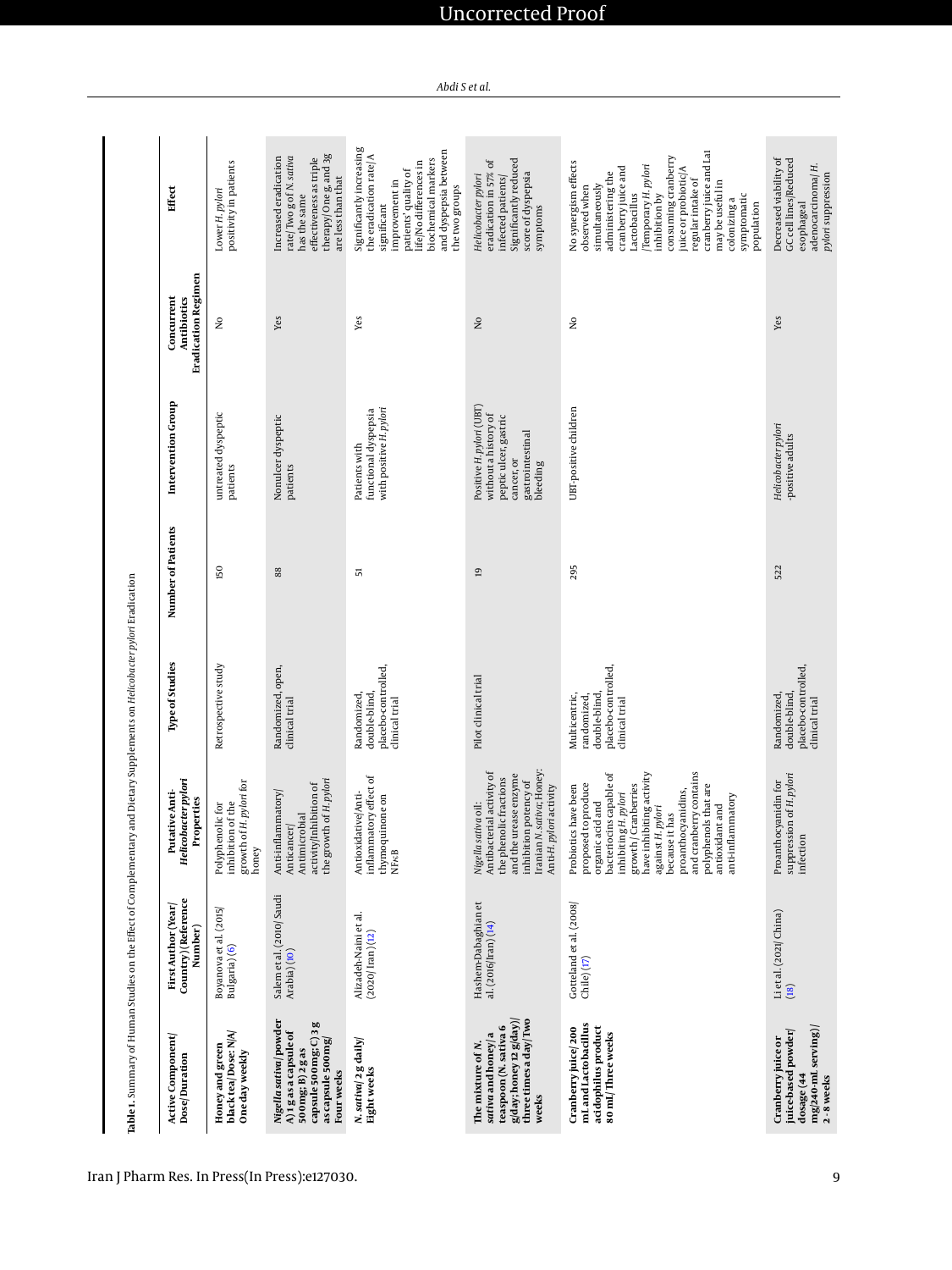| Pure mastic gum/ 350<br>mg TID/1.05 mg TID/<br>14 days                                                                                                                            | Dabos et al. (2010)<br>$Greeze)$ $(20)$       | gastrointestinal upsets<br>with an acidic fraction<br>that can kill H. Pylori in<br>Medicinal product for<br>stomach                              | Randomized controlled<br>clinical trial                              | 52                              | A patient suffering from<br>an H. pylori infection                                                                                                                 | Уes                     | Antibacterial activity of<br>combination of mastic<br>gum and pantoprazole<br>against H. pylori/No<br>mastic gum alone<br>eradication rate<br>No effect of a<br>effect on the<br>on H. pylori |
|-----------------------------------------------------------------------------------------------------------------------------------------------------------------------------------|-----------------------------------------------|---------------------------------------------------------------------------------------------------------------------------------------------------|----------------------------------------------------------------------|---------------------------------|--------------------------------------------------------------------------------------------------------------------------------------------------------------------|-------------------------|-----------------------------------------------------------------------------------------------------------------------------------------------------------------------------------------------|
| olive oil/30 g/14 days;<br>extra virgin olive oil<br>virgin olive oil 30 g<br>2nd study: different<br>14 days followed by<br>Ist study: Washed<br>unwashed virgin<br>30 g/14 days | Castro et al. (2012)<br>Spain)(21)            | Antibacterial activity<br>because of phenolic<br>compounds                                                                                        | Pilot clinical trial                                                 | 1st study: 30; 2nd study:<br>30 | Helicobacter pylori<br>-infected subjects                                                                                                                          | $\rm _{2}^{\circ}$      | Moderate effectiveness<br>in eradicating H. pylori                                                                                                                                            |
| licorice tablet) twice<br>daily/Four weeks<br>D-Reglis/380 mg                                                                                                                     | Momeni et al. (2014)<br>$\text{tran}(22)$     | Efficacious for H. pylori<br>Anti-inflammatory<br>eradication/<br>actions                                                                         | placebo-controlled,<br>Randomized,<br>double-blind<br>clinical trial | GO                              | gastritis or duodenitis<br>and H. pylori positivity<br>dyspepsia and gastric<br>ulcer, duodenal ulcer,<br>in upper endoscopy<br>abdominal pain or<br>Patients with | Yes                     | As efficient as bismuth<br>in H. pylori eradication                                                                                                                                           |
| Licorice extract/380<br>mg twice daily/Two<br>weeks                                                                                                                               | Hajiaghamohammadi<br>et al. (2016/ Iran) (24) | inhibiting DNA gyrase<br>Anti-adhesive effect<br>against H. pylori by<br>Secreting secretin/<br>Antioxidant/Anti-<br>inflammatory<br>cancer/Anti- | Randomized controlled<br>clinical trial                              | 120                             | dyspepsia (NUD) with a<br>Patients suffering from<br>dyspepsia either with<br>positive rapid urease<br>peptic ulcer disease<br>(PUD) or non-ulcer<br>test          | Yes                     | Higher eradication in<br>patients with PUD/No<br>difference in patients<br>with dyspepsia                                                                                                     |
| per day/Two weeks<br>capsule four times<br>Garlic oil/ 4 mg                                                                                                                       | Mcnulty et al. (2001/<br>UK) (27)             | Reduced risk of gastric<br>$\blacksquare$<br>cancer                                                                                               | Pilot clinical trial                                                 | 5                               | Dyspeptic patients with<br>positive serology for H.<br>pylori                                                                                                      | $\overline{\mathsf{x}}$ | No evidence of H. pylori<br>eradication and<br>suppression                                                                                                                                    |
| extract/40 mg twice<br>Alcoholic cinnamon<br>daily/Four weeks                                                                                                                     | Nir et al. (2000) (29)                        | growth of H. pylori<br>Inhibition of the                                                                                                          | placebo-controlled<br>Pilot, randomized<br>clinical trial            | 23                              | Campylo Bacter Urease<br>Patients with positive<br>Test (CUT)                                                                                                      | $\overline{\mathsf{x}}$ | Did not demonstrate a<br>colonization rate<br>decline in the                                                                                                                                  |
| Cinnamon extract/40<br>mg capsule twice<br>daily/14 days                                                                                                                          | Imani et al. (2020/Iran)<br>(30)              | Antimicrobial activity<br>Anti-inflammatory                                                                                                       | placebo-controlled,<br>Randomized,<br>double-blind<br>clinical trial | 98                              | Helicobacter pylori<br>infected patient                                                                                                                            | Yes                     | Increased eradication<br>pylori treatment and<br>increased efficacy of<br>complications of H.<br>rate/Reduced<br>antibiotics                                                                  |
| Alcoholic preparation<br>propolis/20 drops<br>three times/Seven<br>of Brazilian green<br>days                                                                                     | Coelho et al. (2007/<br>Brazil) (32)          | Phenolic components<br>inhibiting H. pylori<br>growth                                                                                             | Pilot clinical trial                                                 | $\overline{18}$                 | Positive UBT patients                                                                                                                                              | $\overline{\mathsf{a}}$ | percent of the patients<br>eradication rate in 83<br>No effect on the                                                                                                                         |
| Lycopene 30 mg<br>daily/30 days                                                                                                                                                   | Shidfar et al. (2012/Iran)<br>(34)            | Interfering oxidative<br>processes                                                                                                                | quasi-control trial<br>Parallel group                                | 54                              | positive rapid urease<br>Patients had been<br>endoscopy with a<br>referred to the<br>test                                                                          | Yes                     | No significant effect on<br>the eradication rate                                                                                                                                              |

*Abdi S et al.*